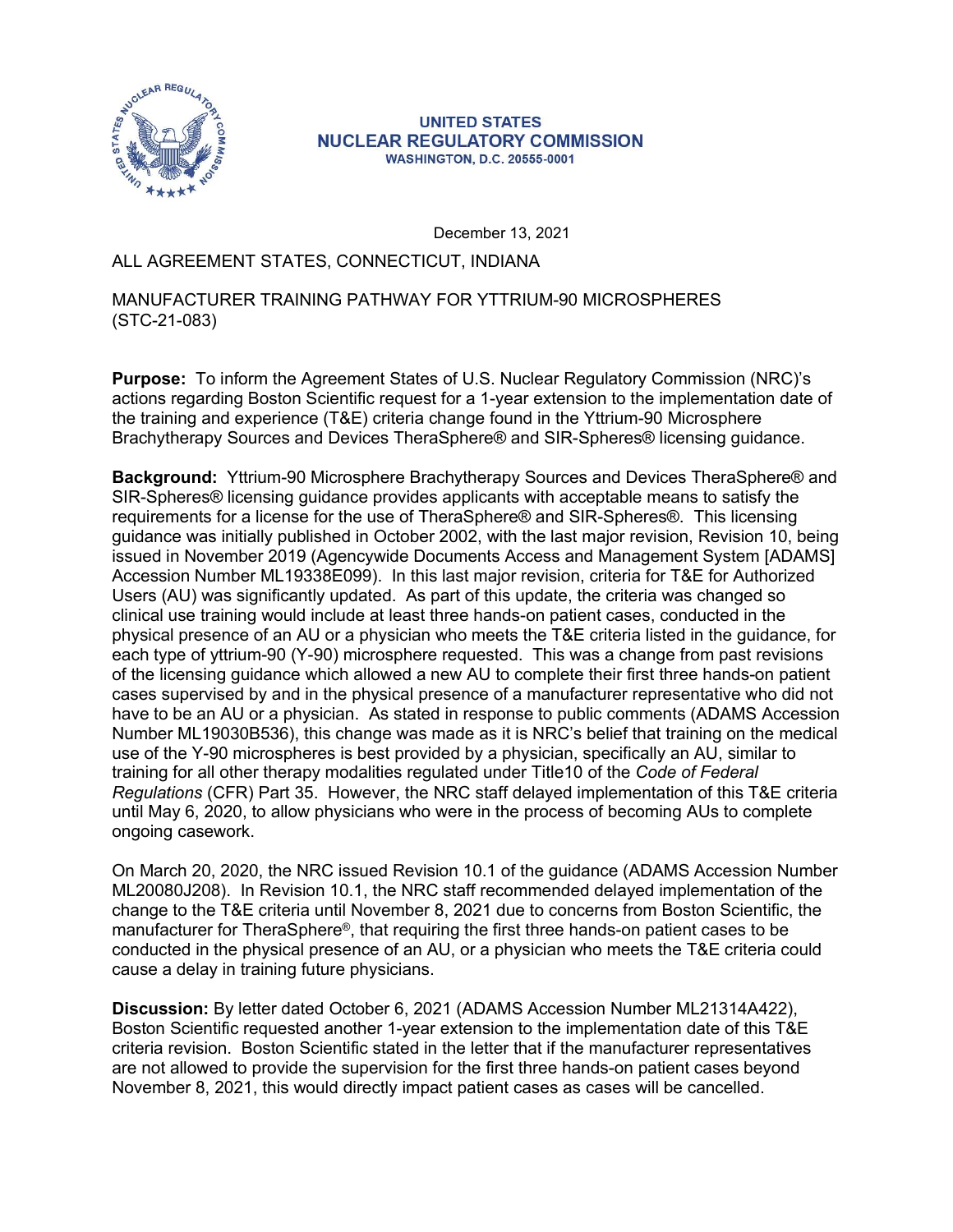STC-21-083<br>
In response to Boston Scientific's request, SIRTeX, another manufacturer for Y-90<br>
microspheres, provided a letter to the NRC dated November 2, 2021 (ADAMS Accession<br>
Number ML21314A398). In this letter, SIRTeX In response to Boston Scientific's request, SIRTeX, another manufacturer for Y-90 microspheres, provided a letter to the NRC dated November 2, 2021 (ADAMS Accession Number ML21314A398). In this letter, SIRTeX stated that further delay of implementation of this criteria would cause confusion regarding AU approvals and thus reduce patient access due to the variability of the implementation of the manufacturer's pathway between Agreement States. The letter further implied that AU to AU training reduces medical events and is critical for safe use of these products.

Due to the 2-year time period which the industry had to prepare for the implementation of the new T&E criteria, the NRC staff is currently not recommending a change to the licensing guidance to delay implementation again at this time. However, the conditions contained in the licensing guidance provide one acceptable means to satisfy the requirements for licensing. Applicants may submit alternative information and commitments for review by NRC staff to make a licensing determination. Therefore, if an applicant provides documentation that they cannot access an AU or a physician who meets the T&E criteria to provide physical presence for a physician's first three patient cases and this criteria would impact patient care, they can submit alternative information and commitments. In a memo to the NRC regions, the NRC staff recommended the following commitments to be found acceptable for licensing in this case (ADAMS Accession Number ML21106A291).

- $\bullet$ The applicant has met all other training criteria listed in the licensing guidance including work experience or training under the supervision of an AU for the type of Y-90 microsphere brachytherapy the applicant is requesting. Note the supervision does not need to be in the physical presence of an AU. See 10 CFR 35.27, "Supervision" for more information regarding supervision.
- The applicant commits to ensuring the manufacturer representative has had training and work experience in topics described in T&E criteria 5.1.3.ii, iii, and iv and operation of the delivery system, safety procedures, and clinical use for the type of Y-90 microsphere they are providing training for. The manufacturer representative should have a minimum of 80 hours of combined training in these areas as documented by the manufacturer.

In addition to the alternative approach indicated above, the NRC is continuing to evaluate Boston Scientific's request. This evaluation may result in changes to the conditions deemed acceptable provided above or in the licensing guidance document itself. The NRC will inform the Regional Offices and Agreement States of the results of the evaluation when it has been completed. The NRC expects to complete the evaluation by February 2022.

The licensing guidance is available at http://www.nrc.gov/materials/miau/med-use-toolkit.html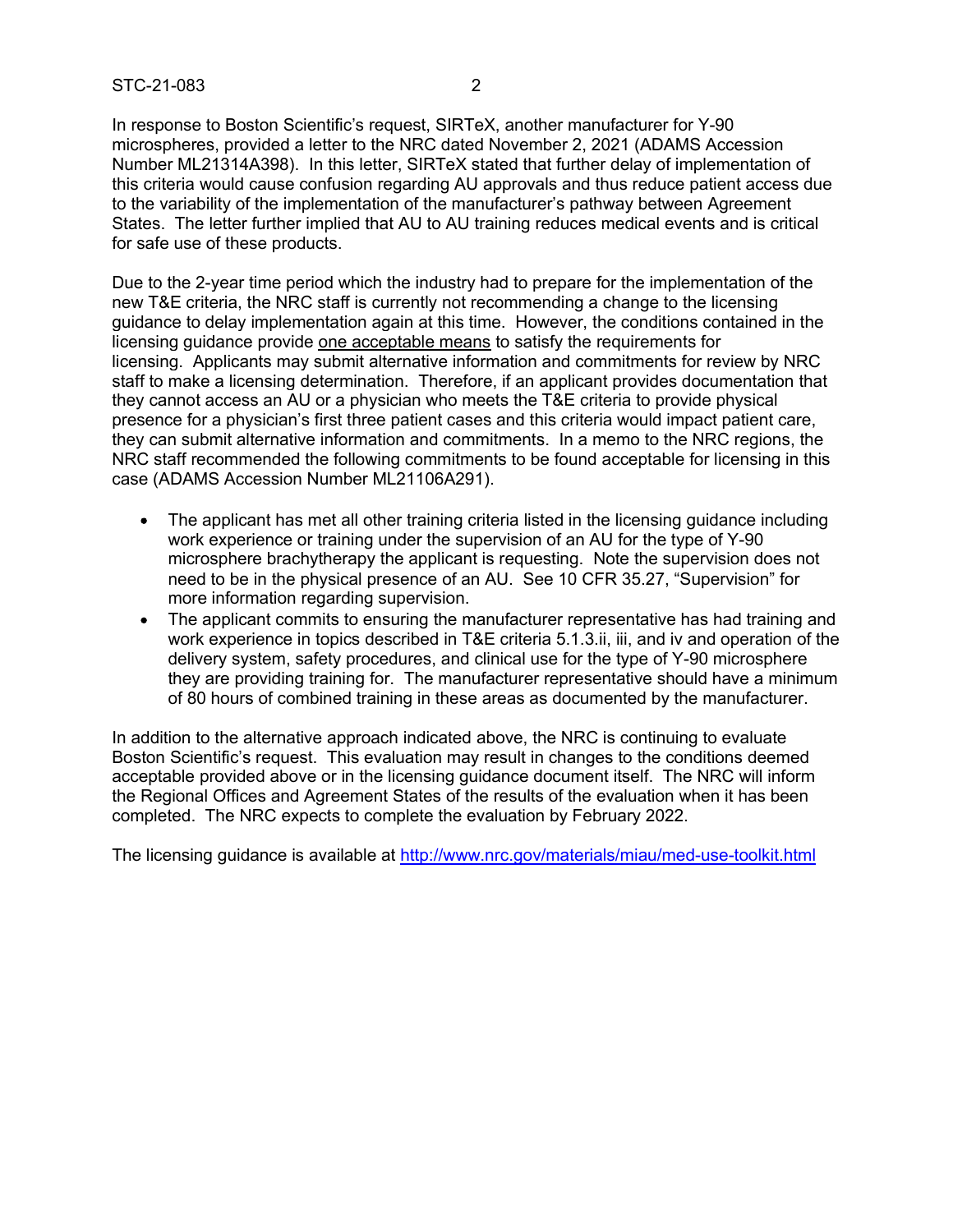STC-21-083<br>
If you have any questions regarding this correspondence, please contact me at 301-415-5422<br>
or the individual named below:<br>
POINT OF CONTACT: Katie Tapp Ph D F-MAIL: Katherine Tapp@nrc.gov If you have any questions regarding this correspondence, please contact me at 301-415-5422 or the individual named below: STC-21-083<br>
If you have any questions regarding this correspondence, please contact me at 301-415-5<br>
or the individual named below:<br>
POINT OF CONTACT: Katie Tapp, Ph.D.<br>
B-MAIL: <u>Katherine Tapp@nrc.gov</u><br>
PHONE:<br>
Sincerely,

POINT OF CONTACT: Katie Tapp, Ph.D. E-MAIL: Katherine.Tapp@nrc.gov

Sincerely, Signed by Anderson, Brian on 12/13/21

Brian C. Anderson, Chief State Agreement Liaison Programs Branch Division of Materials Safety, Security, State, and Tribal Programs Office of Nuclear Material Safety and Safeguards